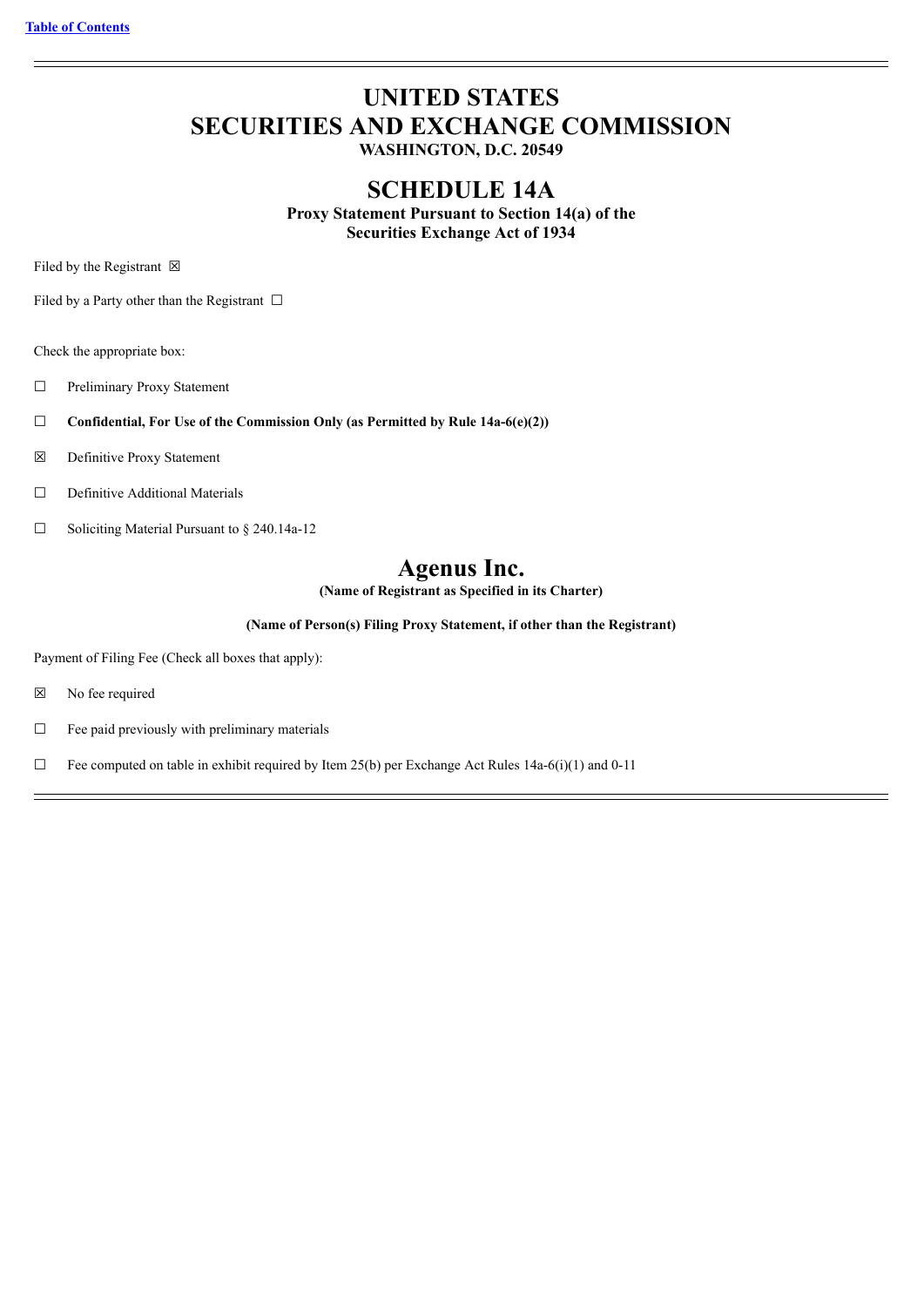**AGENUS INC.**

3 Forbes Road Lexington, Massachusetts 02421 Telephone: (781) 674-4400

#### **NOTICE OF SPECIAL MEETING OF STOCKHOLDERS**

A Special Meeting of the stockholders (the "Special Meeting") of Agenus Inc. (the "Company" or "Agenus") will be held on August 4, 2022 at 11:00 a.m. Eastern Time. Due to concerns regarding the ongoing novel coronavirus (COVID-19) pandemic and to assist in protecting the safety of our employees, stockholders and all of our constituents, the Special Meeting will be held via the internet. Stockholders will be able to listen, vote and ask questions regardless of location virtually only at www.virtualshareholdermeeting.com/AGEN2022SM by using the 16-digit control number included on your notice regarding the internet availability of proxy materials, your proxy card and the instructions that accompanied your proxy materials. **You will not be able to attend the Special Meeting in person.** The Special Meeting is being held for the purposes of:

- 1. To approve an amendment to the Company's Amended and Restated Articles of Incorporation, as amended (the "Articles of Incorporation"), to increase the Company's authorized shares of common stock from 400,000,000 to 800,000,000; and
- 2. To consider any other business as may properly come before the Special Meeting or any postponement or adjournment of the meeting.

Only stockholders of record at the close of business on June 17, 2022 will be entitled to attend and vote at the meeting.

#### BY ORDER OF THE BOARD OF DIRECTORS

Garo Armen Chief Executive Officer June 22, 2022

#### **You are cordially invited to attend the virtual meeting of stockholders via live webcast by visiting**

www.virtualshareholdermeeting.com/AGEN2022SM. Whether or not you expect to attend the meeting virtually, please complete your proxy and return it to us. If you attend the Special Meeting virtually and wish to vote at the meeting, your proxy will not be used. You may also vote your shares over the internet or by telephone. Instructions for internet or telephonic voting are printed on your proxy card.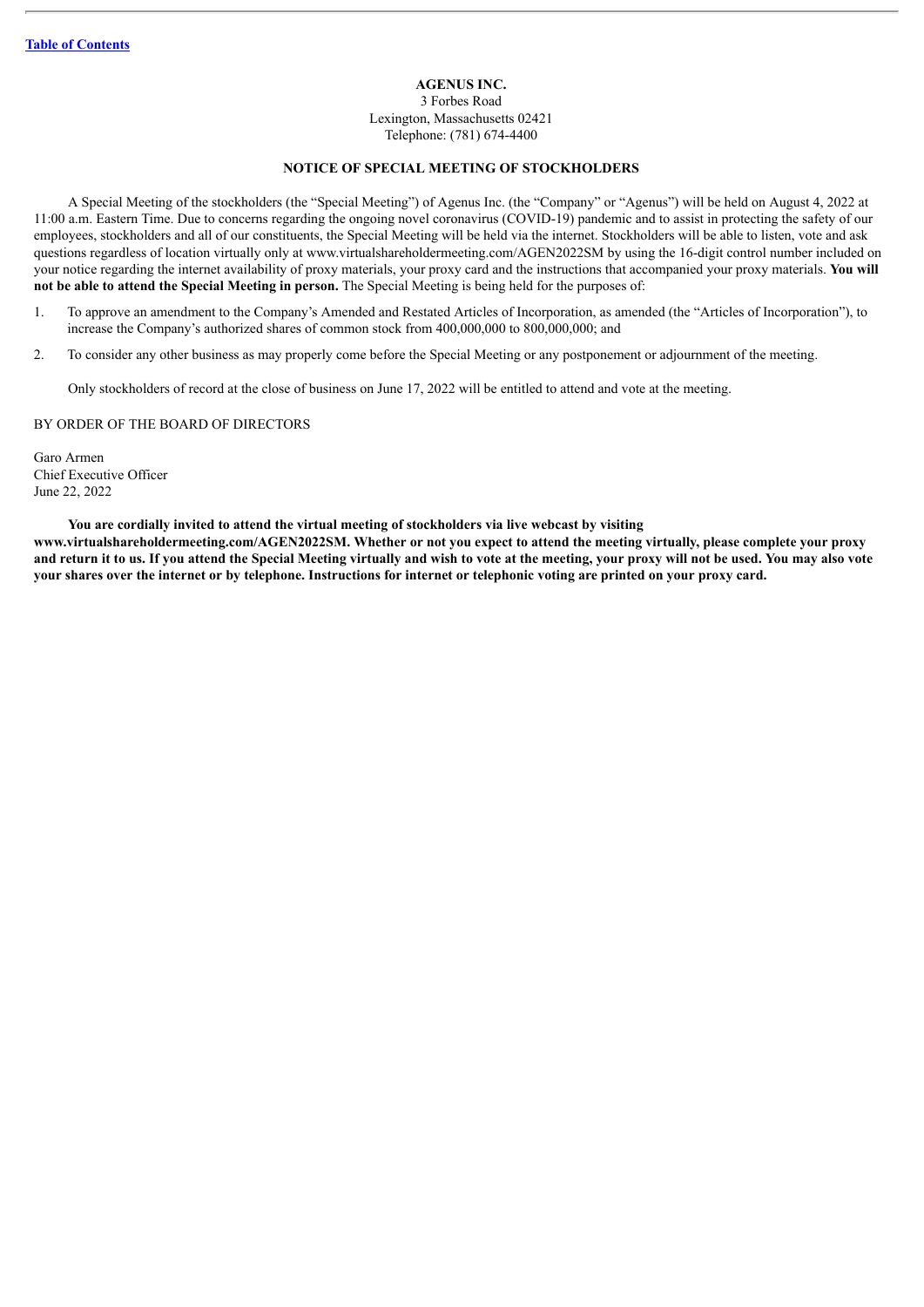ł.

## **TABLE OF CONTENTS**

<span id="page-2-0"></span>

|                                                                                               | Page |
|-----------------------------------------------------------------------------------------------|------|
| <b>INFORMATION CONCERNING THE SPECIAL MEETING</b>                                             |      |
| <b>OUESTIONS AND ANSWERS ABOUT THESE PROXY MATERIALS AND VOTING</b>                           |      |
| PROPOSAL NO. 1: APPROVAL OF AMENDMENT TO ARTICLES OF INCORPORATION TO INCREASE OUR AUTHORIZED |      |
| <b>SHARES OF COMMON STOCK FROM 400,000,000 TO 800,000,000</b>                                 | 8    |
| SECURITY OWNERSHIP OF CERTAIN BENEFICIAL OWNERS AND MANAGEMENT                                | 10   |
| PROPOSALS OF STOCKHOLDERS FOR THE 2023 ANNUAL MEETING                                         | 12   |
| <b>OTHER BUSINESS</b>                                                                         | 13   |
| APPENDIX A FORM OF AMENDMENT TO INCREASE COMMON STOCK                                         | A-1  |
|                                                                                               |      |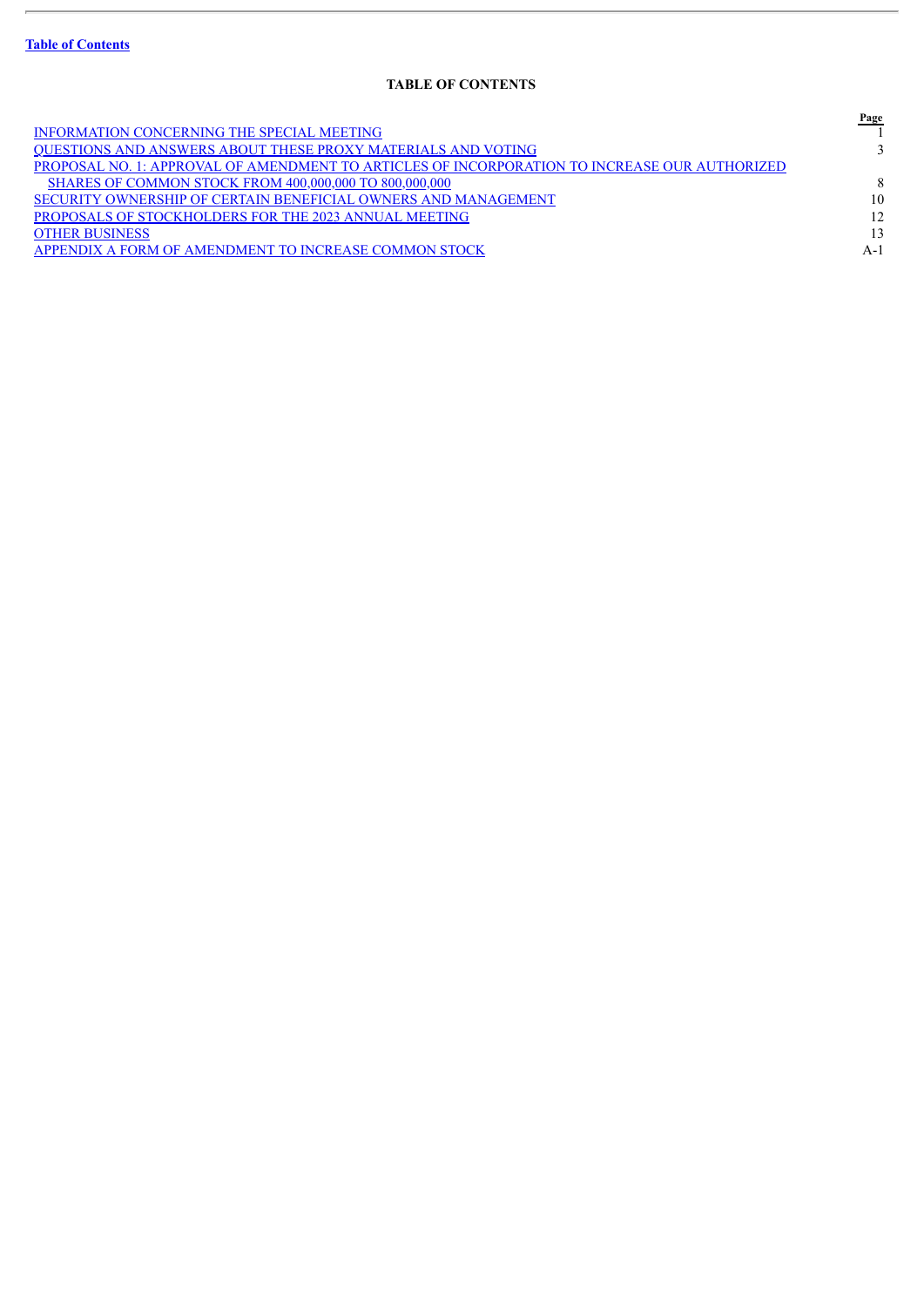**AGENUS INC.** 3 Forbes Road Lexington, Massachusetts 02421 Telephone: (781) 674-4400

#### **PROXY STATEMENT FOR THE SPECIAL MEETING OF STOCKHOLDERS TO BE HELD ON THURSDAY, AUGUST 4, 2022**

#### **INFORMATION CONCERNING THE SPECIAL MEETING**

#### <span id="page-3-0"></span>**General**

The enclosed proxy is solicited by the Board of Directors (the "Board") of Agenus Inc. (the "Company," "Agenus," "we" or "us"), for use at the Special Meeting of the Company's stockholders (the "Special Meeting") to be held on August 4, 2022, at 11:00 a.m. Eastern Time and at any adjournments thereof. Whether or not you expect to attend the meeting, please vote your shares as promptly as possible to ensure that your vote is counted. The proxy materials will be furnished to stockholders on or about June 22, 2022.

#### **Revocability of Proxy and Solicitation**

Any stockholder executing a proxy that is solicited hereby has the power to revoke it prior to the Special Meeting. Revocation may be made by voting over the internet (with only your latest internet vote counted), voting by telephone (with only your latest telephonic vote counted), attending the virtual Special Meeting and voting the shares of stock, or by delivering a later-dated, properly executed proxy in accordance with the instructions below. We have engaged Alliance Advisors, LLC ("Alliance") as the proxy solicitor for the Special Meeting. Some of our directors, officers and employees may also solicit proxies by telephone, e-mail, and in person.

#### **Record Date**

Stockholders of record at the close of business on June 17, 2022 (the "Record Date") will be entitled to receive notice of, attend and vote at the meeting.

#### **Action to be Taken Under Proxy**

Unless otherwise directed by the giver of the proxy, the persons named in the form of proxy, namely, Garo Armen, our Chief Executive Officer, Robin E. Abrams, our Chief Legal Officer, and Christine Klaskin, our Vice President, Finance and Principal Financial and Accounting Officer, or any one of them who acts, will vote:

• **FOR** approval of an amendment to the Company's Amended and Restated Articles of Incorporation, as amended (the "Articles of Incorporation"), to increase the Company's authorized shares of common stock from 400,000,000 to 800,000,000 (Proposal No. 1—the "Proposal to Increase Authorized Shares").

#### **Vote Required; Quorum; Broker Non-votes**

As of the Record Date, there were 282,859,078 shares of common stock issued and outstanding, which constitutes all of the outstanding common stock of the Company. Stockholders are entitled to one vote for each share of common stock held by them.

A majority of the outstanding shares, present in person by webcast or represented by proxy, will constitute a quorum at the meeting. Shares that are present that vote to abstain or do not vote on one or more of the matters to be voted upon are counted as present for establishing a quorum.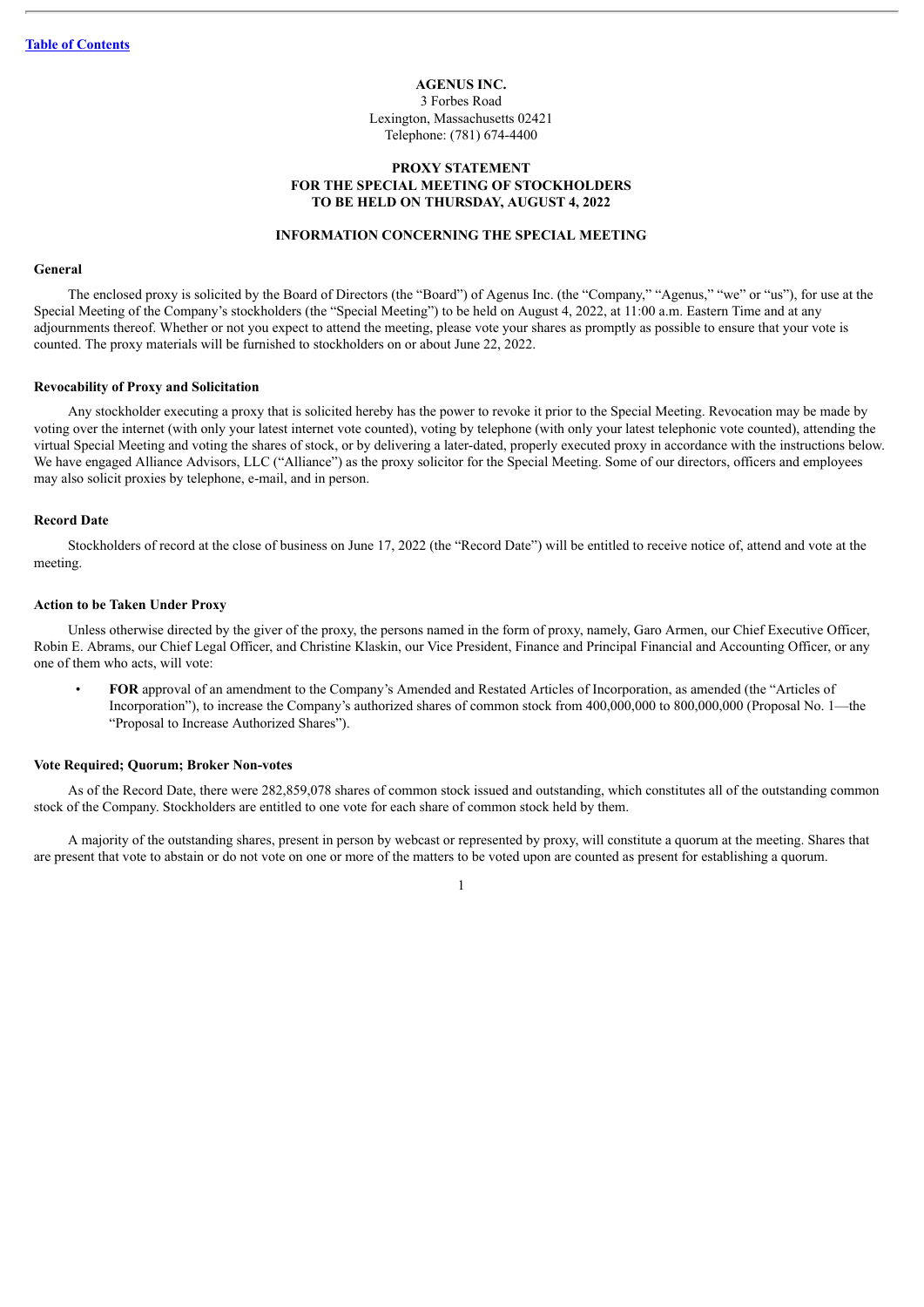It is important that you provide voting instructions to your bank, broker or other nominee if you wish to determine the voting of your shares. Brokers holding shares of record for customers generally are entitled to use their discretion to vote on certain matters if they do not receive voting instructions from their customers. As used herein, "uninstructed shares" means shares held by a broker who has not received such instructions from its customers on a proposal. Under the rules of the New York Stock Exchange that govern how brokers may vote uninstructed shares, brokers are permitted to exercise discretionary voting authority only on "routine" matters. A "broker non-vote" occurs when nominees, such as banks and brokers holding shares on behalf of beneficial owners, do not receive voting instructions from the beneficial holders of such shares. The Proposal to Increase Authorized Shares is considered a "routine" matter; therefore, if you do not provide voting instructions to your broker regarding this proposal, your broker will be permitted to exercise discretionary voting authority to vote your shares.

Assuming that a quorum is present, with respect to the Proposal to Increase Authorized Shares, approval will require the affirmative vote of the majority of the shares of common stock issued and outstanding as of the Record Date, and abstentions and broker non-votes will have the same effect as a vote against this proposal. Banks, brokers and other nominees generally have discretionary authority to vote on the sole proposal; thus, we do not expect any broker non-votes.

Holders of common stock will not have any dissenters' rights of appraisal in connection with any of the matters to be voted on at the meeting.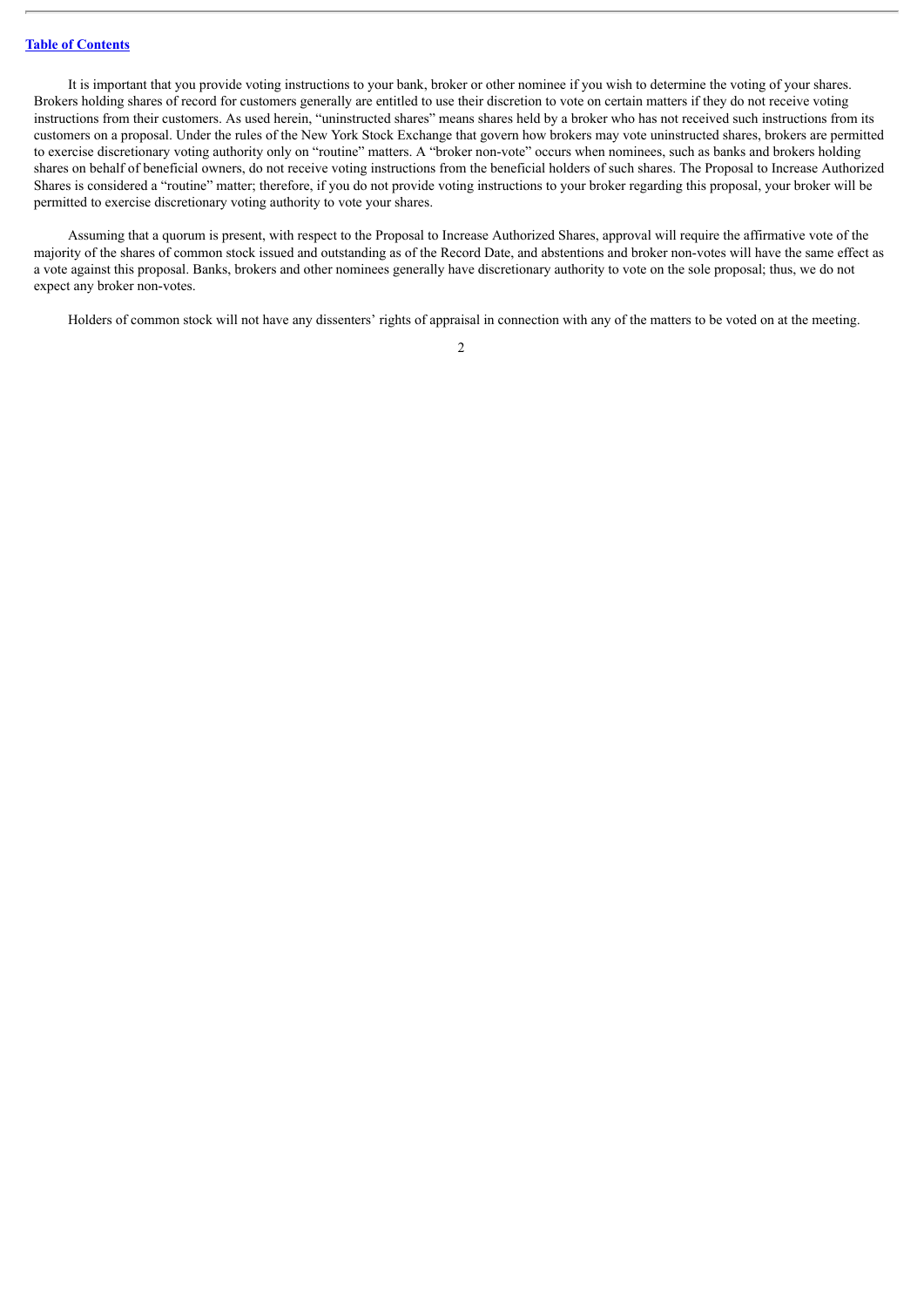#### **QUESTIONS AND ANSWERS ABOUT THESE PROXY MATERIALS AND VOTING**

#### <span id="page-5-0"></span>**Why am I receiving these materials?**

We have sent you these proxy materials because the Board of Agenus is soliciting your proxy to vote at the Special Meeting of Stockholders. According to our records, you were a stockholder of the Company as of the end of business on June 17, 2022.

You are invited to attend the virtual Special Meeting to vote on the proposals described in this proxy statement and at any postponements or adjournments of the Special Meeting. In addition to the mailing of these materials, our directors, officers and employees may solicit proxies by telephone, e-mail, and in person, without additional compensation. Upon request, we will also reimburse brokerage houses and other custodians, nominees, and fiduciaries for their reasonable out-of-pocket expenses for distributing proxy materials to stockholders. You are invited to attend the virtual Special Meeting and vote your shares. The Special Meeting will be a virtual meeting of stockholders, and will be held August 4, 2022 at 11:00 a.m. Eastern Time via live webcast. For instructions on how to access the live webcast and attend the virtual Special Meeting, see "How do I attend and vote shares at the virtual Special Meeting?" However, you do not need to attend the meeting to vote your shares. Instead, you may simply complete, sign and return the enclosed proxy card.

The Company intends to mail these proxy materials on or about June 22, 2022 to all stockholders of record on the Record Date entitled to vote at the Special Meeting.

#### **What am I voting on?**

The following matter is scheduled for a vote:

1. To approve an amendment to the Company's Articles of Incorporation to increase the Company's authorized shares of common stock from 400,000,000 to 800,000,000.

The Board is not currently aware of any other business that will be brought before the Special Meeting.

#### **Who can vote at the Special Meeting?**

Only stockholders at the close of business on the Record Date will be entitled to vote at the Special Meeting. On this Record Date, there were 282,859,078 shares of common stock outstanding and entitled to vote.

#### *Shareholder of Record: Shares Registered in Your Name*

If on the Record Date, your shares were registered directly in your name with Agenus's transfer agent, American Stock Transfer & Trust Company, LLC, then you are a shareholder of record. As a shareholder of record, you may vote in person by webcast at the meeting or vote by proxy. Whether or not you plan to attend the meeting, we urge you to fill out and return the enclosed proxy.

#### *Beneficial Owner: Shares Registered in the Name of a Broker or Bank*

If your shares are held for you in an account at a broker, bank, or other nominee, you are considered the beneficial owner of shares held in "street name." You have the right to direct your broker, bank, or nominee how to vote your shares by using the voting instruction card included in the mailing, or by following their instructions for voting over the internet or by telephone.

#### **Why are you holding a virtual Special Meeting?**

Given the ongoing novel coronavirus (COVID-19) pandemic, we believe it important for the safety of our employees, stockholders and all of our constituents to participate fully from a remote location. We have designed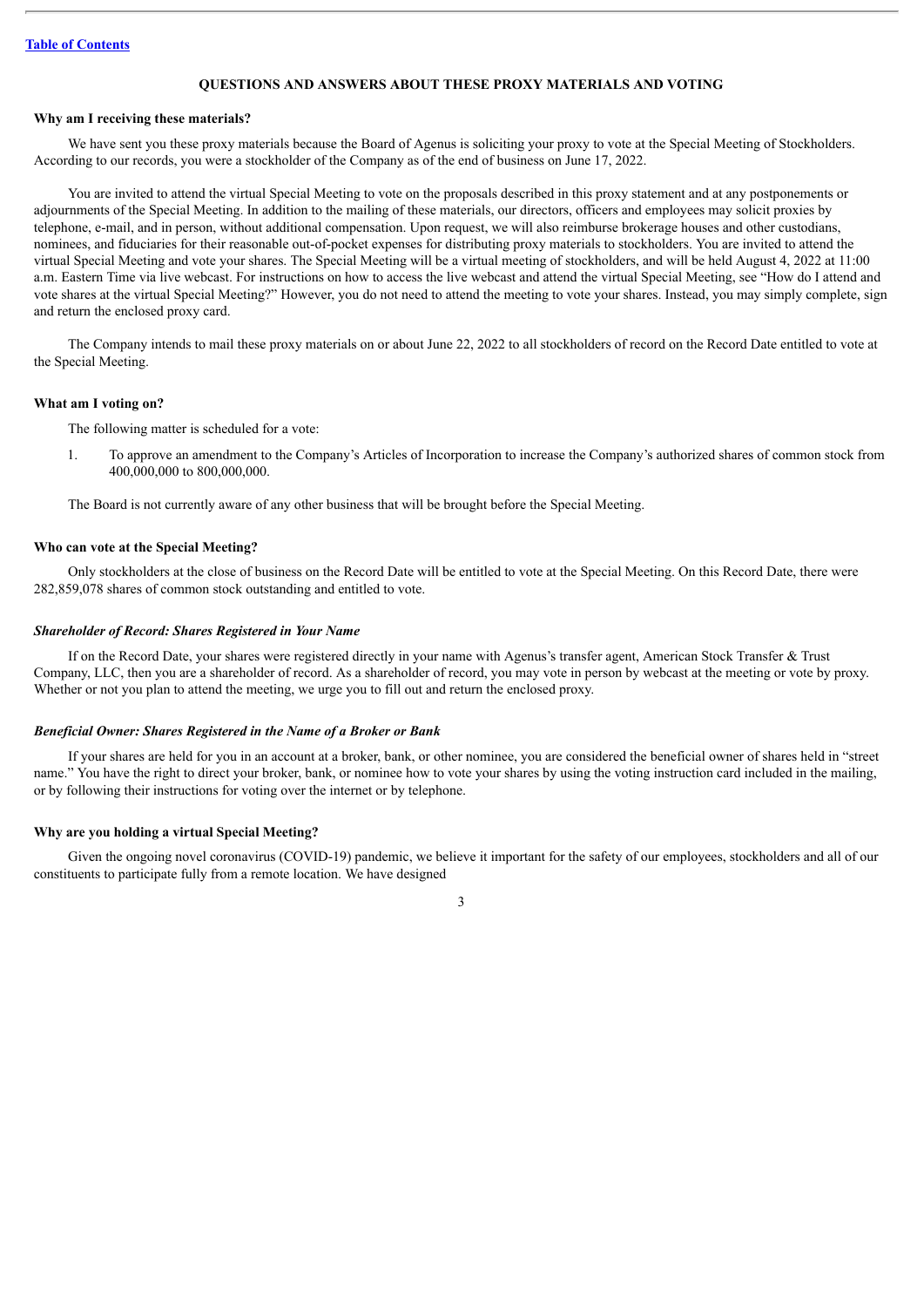the virtual format for ease of stockholder access and participation. Stockholders may vote and submit questions online during the meeting by following the instructions below.

#### **How do I attend and vote shares at the virtual Special Meeting?**

The Special Meeting will convene at 11:00 a.m. Eastern Time on August 4, 2022. In order to participate in the Special Meeting live via the internet, you will need the 16-digit control number included in your notice regarding the availability of proxy materials, your proxy card or on the instructions that accompanied your proxy materials. We encourage you to access the meeting prior to the start time. Online check-in will start 15 minutes before the meeting, and you should allow ample time for the check-in procedures. If your shares are held in a bank or brokerage account, instructions should also be provided on the voting instruction form provided by your bank or brokerage firm. If you lose your 16-digit control number, you may join the Special Meeting as a "Guest," but you will not be able to vote, ask questions or access the list of stockholders as of the record date.

If you encounter any difficulties accessing the Special Meeting live audio webcast during the check-in or meeting time, please call the technical support number that will be posted on the Special Meeting log-in page.

Even if you plan to attend the live webcast of the Special Meeting, we encourage you to vote in advance by internet, telephone or mail so that your vote will be counted even if you later decide not to attend the virtual Special Meeting.

#### **How can I submit a question for the Special Meeting?**

By accessing www.virtualshareholdermeeting.com/AGEN2022SM, our stockholders will be able to submit questions in writing during the Special Meeting, vote, view the Special Meeting procedures, and obtain copies of proxy materials. Stockholders can submit questions in advance of the Special Meeting at www.proxyvote.com. Stockholders will need the 16-digit control number included in your notice regarding the availability of proxy materials, your proxy card or on the instructions that accompanied your proxy materials.

#### **Can I view the proxy materials over the internet?**

Yes. The Notice of Meeting, this Proxy Statement and accompanying proxy card are available at www.virtualshareholdermeeting.com/AGEN2022SM.

#### **How do I vote?**

You may vote "**For**" or "**Against**" or abstain from voting. The procedures for voting are fairly simple:

If you are a stockholder of record, you may vote by proxy in any of the following ways:

- By Internet—Go to the website of our tabulator, Broadridge, at *http://www.proxyvote.com* and follow the instructions. Your shares will be voted according to your instructions. If you do not specify how you want to vote your shares, your internet vote will not be completed and you will receive an error message.
- By Telephone—Dial 1-800-690-6903 using any touch-tone telephone and follow the instructions. Your shares will be voted according to your instructions.
- By Mail—Complete and sign the enclosed proxy card and mail it in the enclosed postage prepaid envelope to Vote Processing, c/o Broadridge, 51 Mercedes Way, Edgewood, NY 11717. The proxy card delivered by mail must be received on or prior to August 3, 2022. Your shares will be voted according to your instructions. If you do not specify how you want your shares voted, they will be voted as recommended by our Board.

If you vote via the internet or by telephone, your vote must be received by 11:59 p.m., Eastern Time, on August 3, 2022 for shares held directly and by 11:59 p.m., Eastern Time, on August 1, 2022 for shares held in a company stock plan.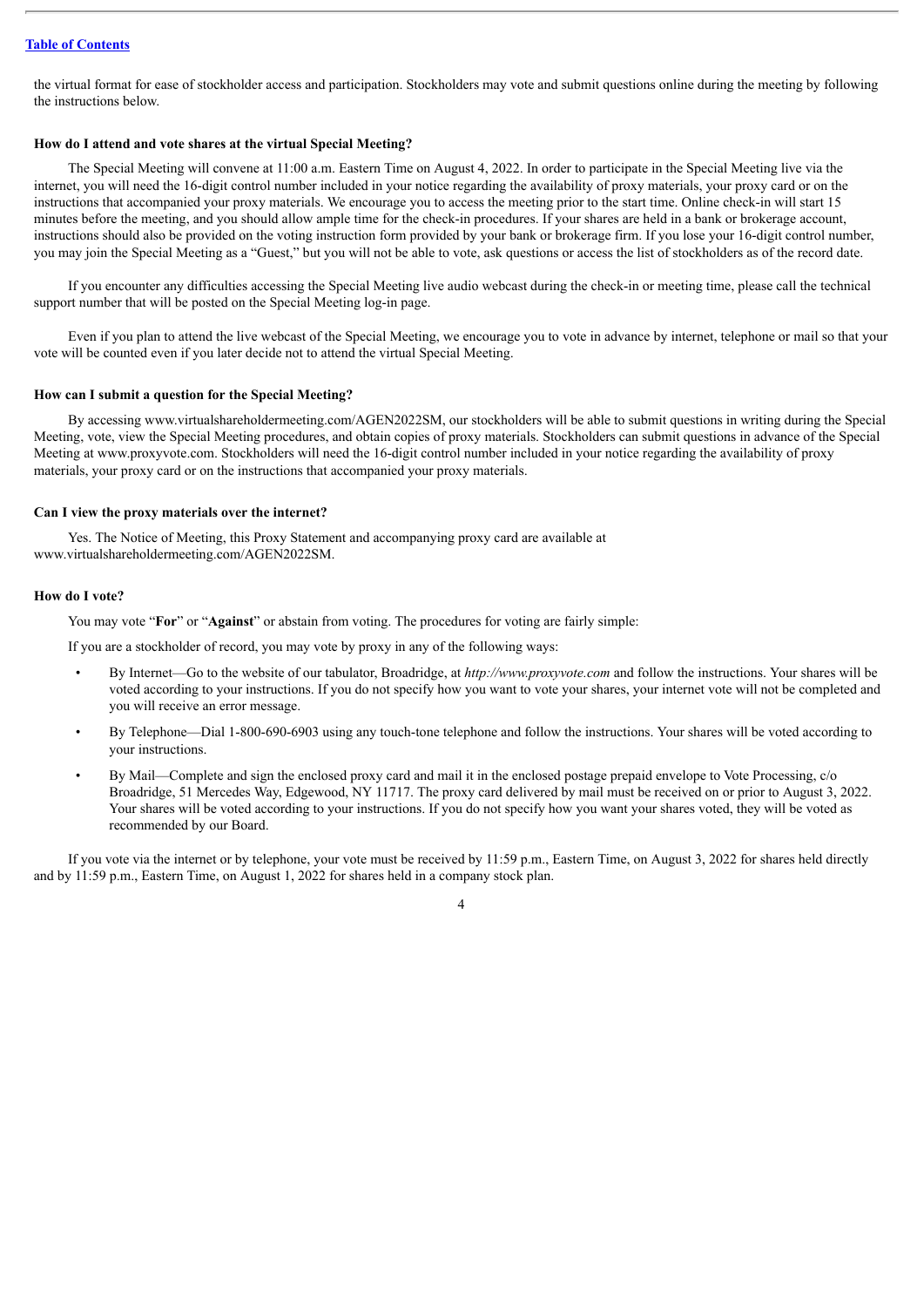You may also vote during the Special Meeting via the internet at www.virtualshareholdermeeting.com/AGEN2022SM. At this site, you will be able to vote electronically.

If your shares are held for you in an account by a broker, bank or other nominee, you are considered the beneficial owner of shares held in "street name." You have the right to direct your broker, bank, or nominee how to vote your shares by using the voting instruction card included in the mailing, or by following their instructions for voting over the internet or by telephone.

#### **How many votes do I have?**

On each matter to be voted upon, you have one vote for each share of common stock you own as of the Record Date.

#### **What is a quorum for purposes of conducting the Special Meeting?**

The presence, via attendance at the virtual Special Meeting or by proxy, of the holders of a majority of the issued and outstanding common stock, or shares, entitled to vote at the meeting is necessary to constitute a quorum to transact business. If a quorum is not present or represented at the Special Meeting, the stockholders entitled to vote thereat, present in person via attendance at the virtual Special Meeting or by proxy, may adjourn the Special Meeting from time to time.

#### **What if I return a proxy card but do not make specific choices?**

If you return a signed and dated proxy card without marking any voting selections, your shares will be voted "**FOR**" approval of the Increase to Authorized Shares (Proposal No. 1), and if any other matter is properly presented at the meeting, the persons named in the accompanying proxy card should vote, or otherwise act, in accordance with their judgment.

#### **How does the Board recommend that I vote?**

Our Board recommends that you vote your shares "**FOR**" the approval of the Increase to Authorized Shares (Proposal No. 1). Unless you provide other instructions on your proxy card, the persons named as proxy holders on the proxy card will vote in accordance with the recommendations of the Board as set forth in this Proxy Statement.

#### **Who is paying for this proxy solicitation?**

We are soliciting this proxy on behalf of our Board and will pay all expenses associated therewith. We have engaged Alliance as the proxy solicitor for the Special Meeting for a base fee of \$11,000 plus fees for additional services, if needed. We have also agreed to reimburse Alliance for its reasonable out of pocket expenses. Some of our officers and other employees also may, but without compensation other than their regular compensation, solicit proxies by further mailing or personal conversations, or by telephone, facsimile or other electronic means.

We will also, upon request, reimburse brokers and other persons holding stock in their names, or in the names of nominees, for their reasonable out-of-pocket expenses for forwarding proxy materials to the beneficial owners of the capital stock and to obtain proxies.

If you have questions about the proposals or if you need additional copies of the proxy statement or the enclosed proxy card you should contact:

Alliance Advisors, LLC 200 Broadacres Drive, 3rd Floor Bloomfield, NJ 07003 800-574-5926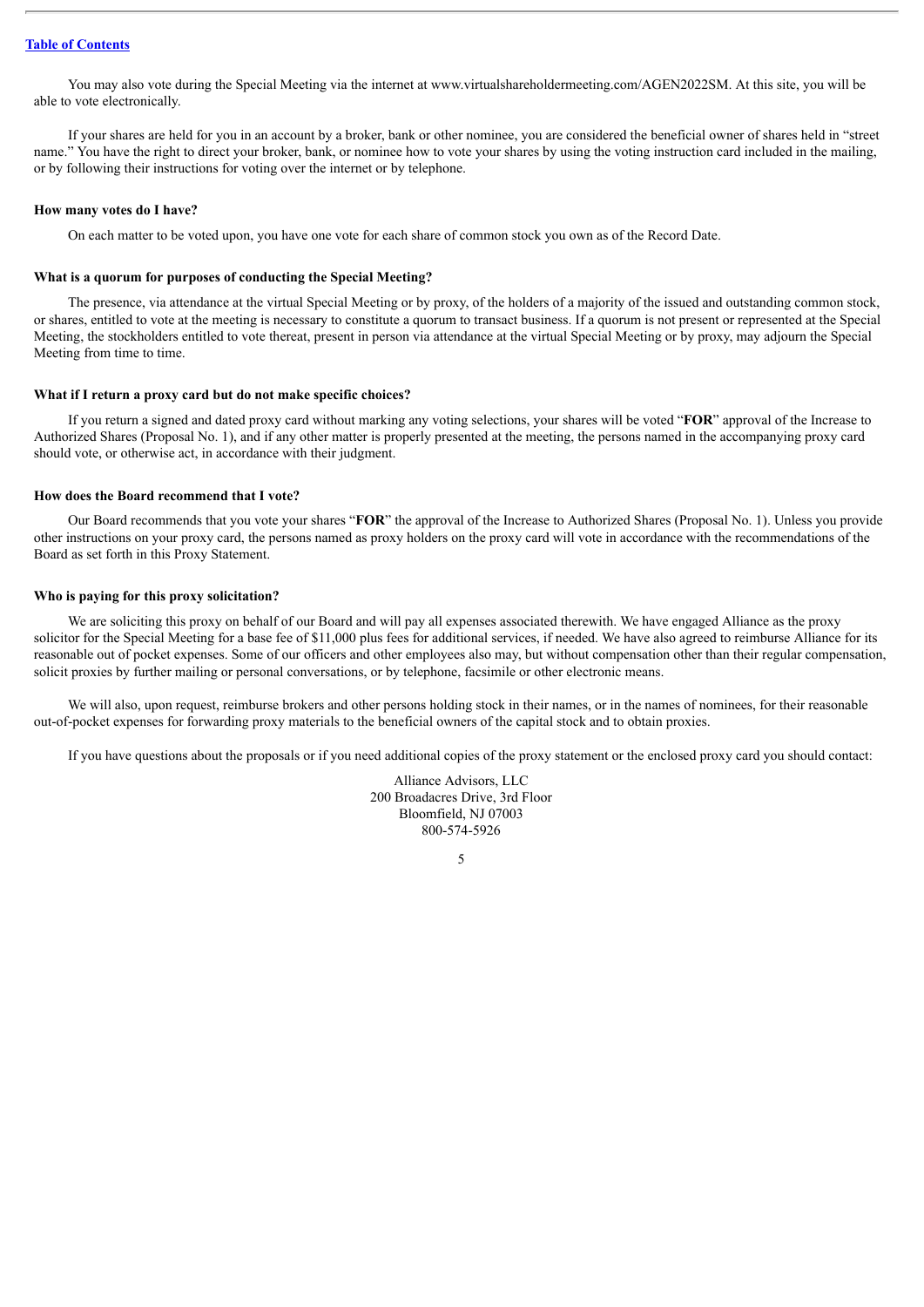#### **What does it mean if I receive more than one set of proxy materials?**

If you receive more than one set of proxy materials, your shares may be registered in more than one name or in different accounts. Please complete, sign and return **each** proxy card to ensure that all of your shares are voted.

#### I share the same address with another Agenus Inc. stockholder. Why has our household only received one set of proxy materials?

Some banks, brokers, and other nominee record holders may be participating in the practice of "householding" proxy statements. This means that only one copy of our proxy statement or annual report may have been sent to multiple stockholders in your household. We will promptly provide a separate copy of either document to you if you contact Investor Relations at Agenus Inc., 3 Forbes Road, Lexington, Massachusetts 02421, or telephone or e-mail Investor Relations at 781-674-4400 or *investor@agenusbio.com*. If you want to receive separate copies of proxy statements in the future or if you are receiving multiple copies and would like to receive only one printed copy for your household, you should contact your bank, broker or other nominee record holders, or you may contact us.

#### **Can I change my vote after submitting my proxy?**

Yes. You can revoke your proxy at any time before the final vote at the meeting. If you are the record holder of your shares, you may revoke your proxy in any one of three ways:

- You may submit another properly executed proxy card with a later date;
- You may authorize a proxy again by internet or telephone at a later time before the closing of those voting facilities; or
- You may attend the Special Meeting and vote online. Simply attending the meeting virtually will not, by itself, revoke your proxy.

If your shares are held by your broker, bank, or other nominee or agent, you should follow the instructions provided by your broker or bank.

#### **How are votes counted?**

Votes will be counted by the inspector of elections appointed for the meeting, who will separately count "**For**" and "**Against**" votes, abstentions and broker non-votes. Abstentions and broker non-votes will have the same effect as votes against Proposal 1. Banks, brokers and other nominees generally have discretionary authority to vote on this proposal; thus, we do not expect any broker non-votes on this proposal.

#### **How many votes are needed to approve each proposal?**

For approval of the Increase to Authorized Shares (Proposal No. 1), the approval of the majority of the shares of common stock outstanding and entitled to vote as of the Record Date is required for approval.

#### **Is my vote kept confidential?**

Proxy instructions, ballots and voting tabulations that identify individual stockholders are handled in a manner that protects your voting privacy. Your vote will not be disclosed either within the Company or to third parties, except:

- as necessary to meet applicable legal requirements;
- to allow for the tabulation and certification of votes; and
- to facilitate a successful proxy solicitation.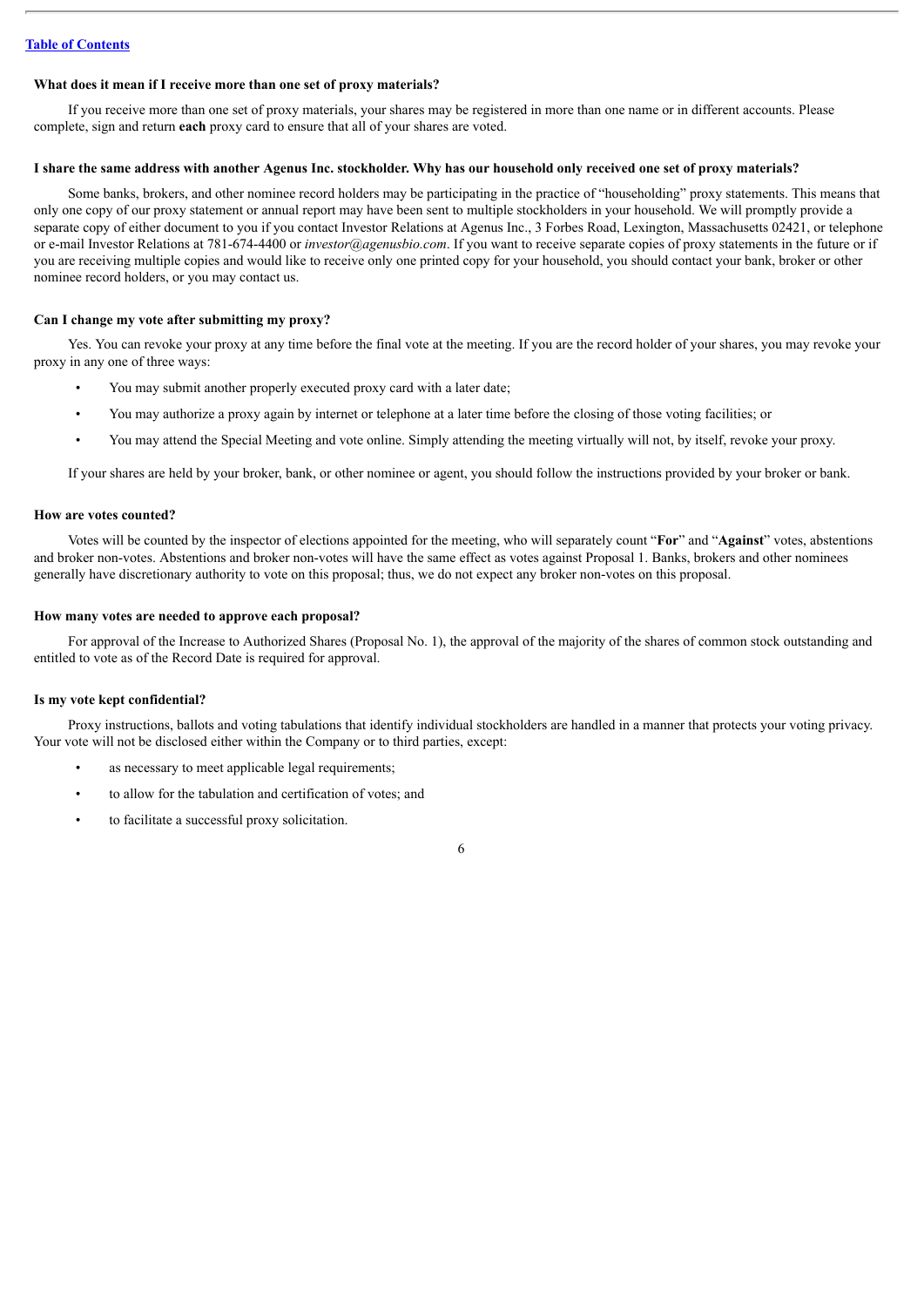### **How can I find out the results of the voting at the Special Meeting?**

Preliminary voting results will be announced at the Special Meeting. Final voting results will be reported in a Form 8-K filed after the Special Meeting.

#### **Who can help answer my questions?**

If you need assistance with voting or have questions regarding the Special Meeting, please contact:

Alliance Advisors, LLC 200 Broadacres Drive, 3rd Floor Bloomfield, NJ 07003 800-574-5926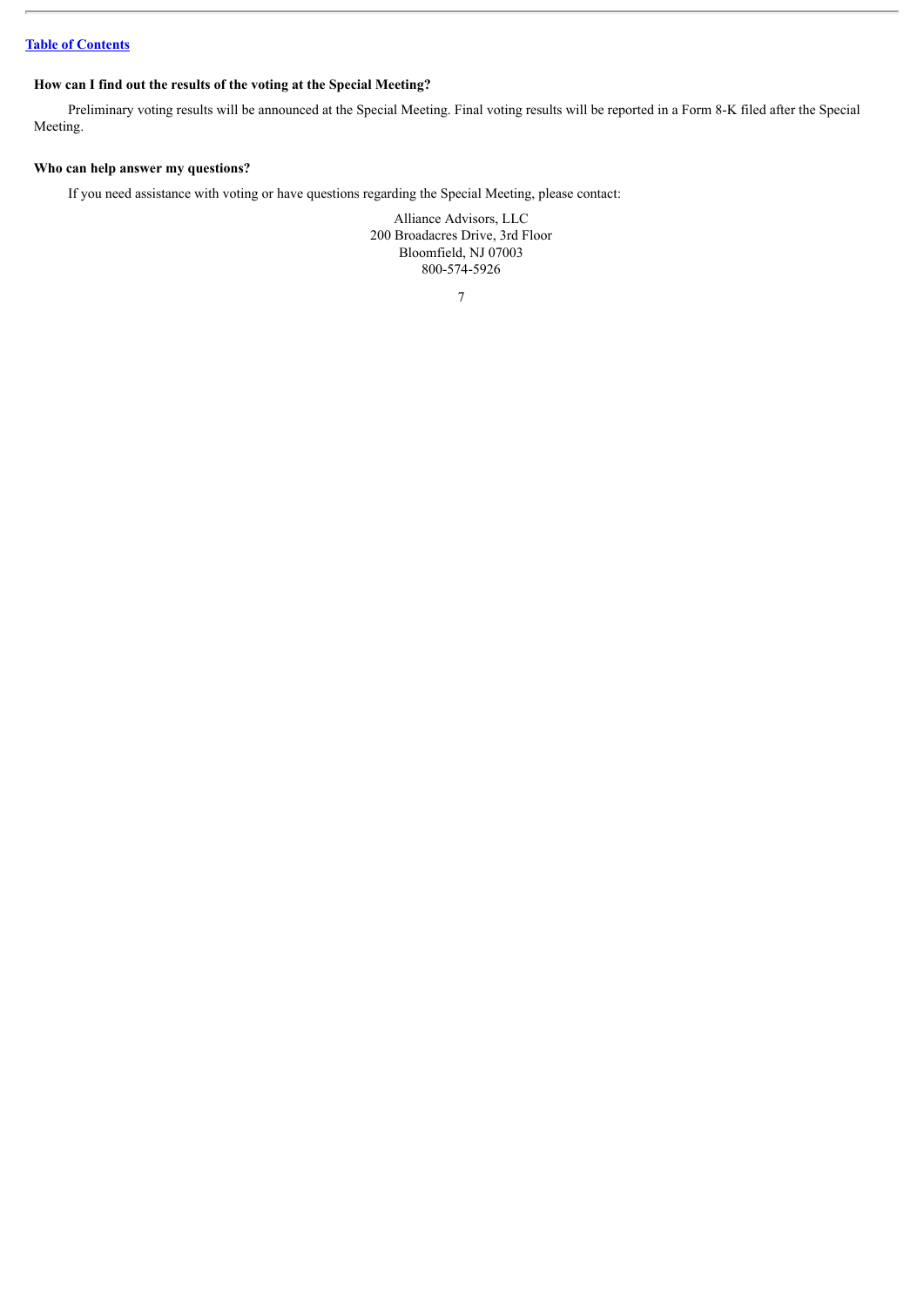#### <span id="page-10-0"></span>**PROPOSAL NO. 1: APPROVAL OF AMENDMENT TO ARTICLES OF INCORPORATION TO INCREASE OUR AUTHORIZED SHARES OF COMMON STOCK FROM 400,000,000 TO 800,000,000**

Our Board has approved, subject to stockholder approval, an amendment to our Articles of Incorporation to increase our authorized shares of common stock from 400,000,000 to 800,000,000. The increase in our authorized shares of common stock will become effective upon the filing of the amendment to our Articles of Incorporation with the Delaware Secretary of State. If the amendment to increase our authorized shares of common stock is approved by stockholders at the Special Meeting, we intend to file the amendment to our Articles of Incorporation as soon as practicable following the Special Meeting.

The form of the text of the amendment (which would be filed with the Delaware Secretary of State on its then prescribed form of Certificate of Amendment) is set forth as Appendix A to this proxy statement (subject to any changes required by applicable law).

#### **Outstanding Shares and Purpose of the Proposal**

Our Articles of Incorporation currently authorizes us to issue a maximum of 400,000,000 shares of common stock, par value \$0.01 per share, subject to approval of this Proposal No. 1, and 5,000,000 shares of preferred stock, \$0.01 par value per share. Our issued and outstanding securities, as of the Record Date are as follows:

| <b>Shares of common stock</b>                                                                                              | As of<br>June 17, 2022 |
|----------------------------------------------------------------------------------------------------------------------------|------------------------|
| Outstanding                                                                                                                | 282,859,078            |
| Issuable upon exercise of warrants outstanding                                                                             | 1,980,000              |
| Issuable upon exercise of options outstanding and non-vested equity awards                                                 | 38,073,407             |
| Reserved for future grants, awards and issuances under the 2019 Equity Incentive Plan, 2015 Inducement Plan and Directors' |                        |
| Deferred Compensation Plan                                                                                                 | 19.296.219             |
| Reserved for future purchases under 2019 Employee Stock Purchase Plan                                                      | 301,203                |
| Outstanding on a fully diluted basis(1)                                                                                    | 342,509,907            |

(1) Assuming all shares reserved under our current equity compensation plans are granted and all shares reserved under our current employee stock purchase plan are purchased.

The approval of the amendment to the Articles of Incorporation to increase the authorized shares of common stock is important for the ongoing business of the Company. Without additional authorized shares of common stock, (i) the Company may not be able to raise additional financing which is needed to fund our ongoing clinical and research programs, (ii) the Company may not be able to attract and retain key employees, officers and directors, and (iii) the Company may not be able to make possible strategic acquisitions, although no such acquisitions are currently contemplated.

The increase in the number of authorized shares of common stock may be available for our Board to issue in future financings, to provide equity incentive to employees, officers and directors, to make stock-based acquisitions and for other general corporate purposes, and we intend to use the additional shares of common stock that will be available to undertake any such issuances. We have no specific plan, commitment, arrangement, understanding or agreement, either oral or written, regarding the issuance of common stock subsequent to this proposed increase in the number of authorized shares at this time, and we have not allocated any specific portion of the proposed increase in the authorized number of shares to any particular purpose. The Company is therefore requesting its stockholders approve this proposal to amend its Articles of Incorporation to increase the authorized shares of common stock.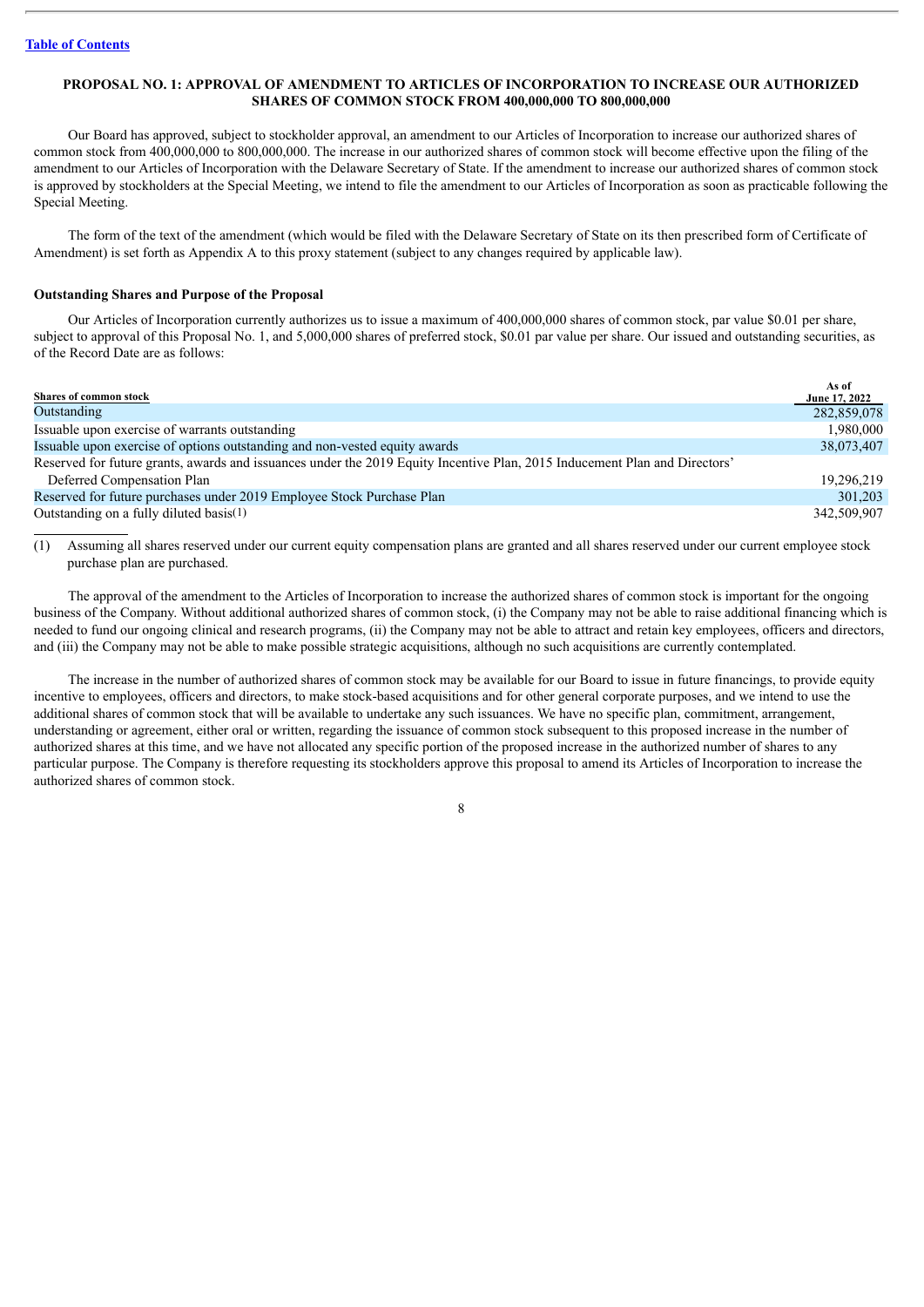#### **Rights of Additional Authorized Shares**

Any authorized shares of common stock, if and when issued, would be part of our existing class of common stock and would have the same rights and privileges as the shares of common stock currently outstanding. Our stockholders do not have pre-emptive rights with respect to the common stock, nor do they have cumulative voting rights. Accordingly, should the Board issue additional shares of common stock, existing stockholders would not have any preferential rights to purchase any of such shares, and their percentage ownership of our then outstanding common stock could be reduced.

#### **Potential Adverse Effects of Increase in Authorized Common Stock**

Future issuances of common stock or securities convertible into common stock could have a dilutive effect on our earnings per share, book value per share and the voting power and ownership interest of current stockholders. The additional shares of common stock for which authorization is sought in this proposal would be part of the existing class of common stock and, if and when issued, would have the same rights and privileges as the shares of common stock presently outstanding. We could also use the additional shares of common stock that will become available for issuance to oppose a hostile takeover attempt or to delay or prevent changes in control or management of the Company. For example, it may be possible for the Board to delay or impede a takeover or transfer of control of the Company by causing such additional authorized shares to be issued to holders who might side with the Board in opposing a takeover bid that the Board determines is not in the best interests of the Company or its stockholders. The proposed increase in authorized shares of common stock therefore may have the effect of discouraging unsolicited takeover attempts. By potentially discouraging initiation of any such unsolicited takeover attempts, the proposed increase in authorized shares of common stock may limit the opportunity for the Company's stockholders to dispose of their shares at the higher price generally available in takeover attempts or that may be available under a merger proposal. The proposed increase in authorized shares of common stock may have the effect of permitting the Company's current management, including the current Board, to retain its position, and place it in a better position to resist changes that stockholders may wish to make if they are dissatisfied with the conduct of the Company's business. The Board is not aware of any attempt, or contemplated attempt, to acquire control of the Company, nor is this proposal being presented with the intent that it be used to prevent or discourage any acquisition attempt. However, nothing would prevent the Board from taking any such actions that it deems to be consistent with its fiduciary duties.

#### **Vote Required and Board Recommendation**

Approval of an amendment to our Articles of Incorporation to increase our authorized shares of common stock from 400,000,000 to 800,000,000 requires the affirmative vote of the majority of the voting power of the common stock issued and outstanding as of the Record Date, and abstentions will have the effect of a vote against this proposal.

#### The Board unanimously recommends a vote "FOR" the approval of an amendment to our Articles of Incorporation to increase our authorized **shares of common stock from 400,000,000 to 800,000,000**

 $\overline{Q}$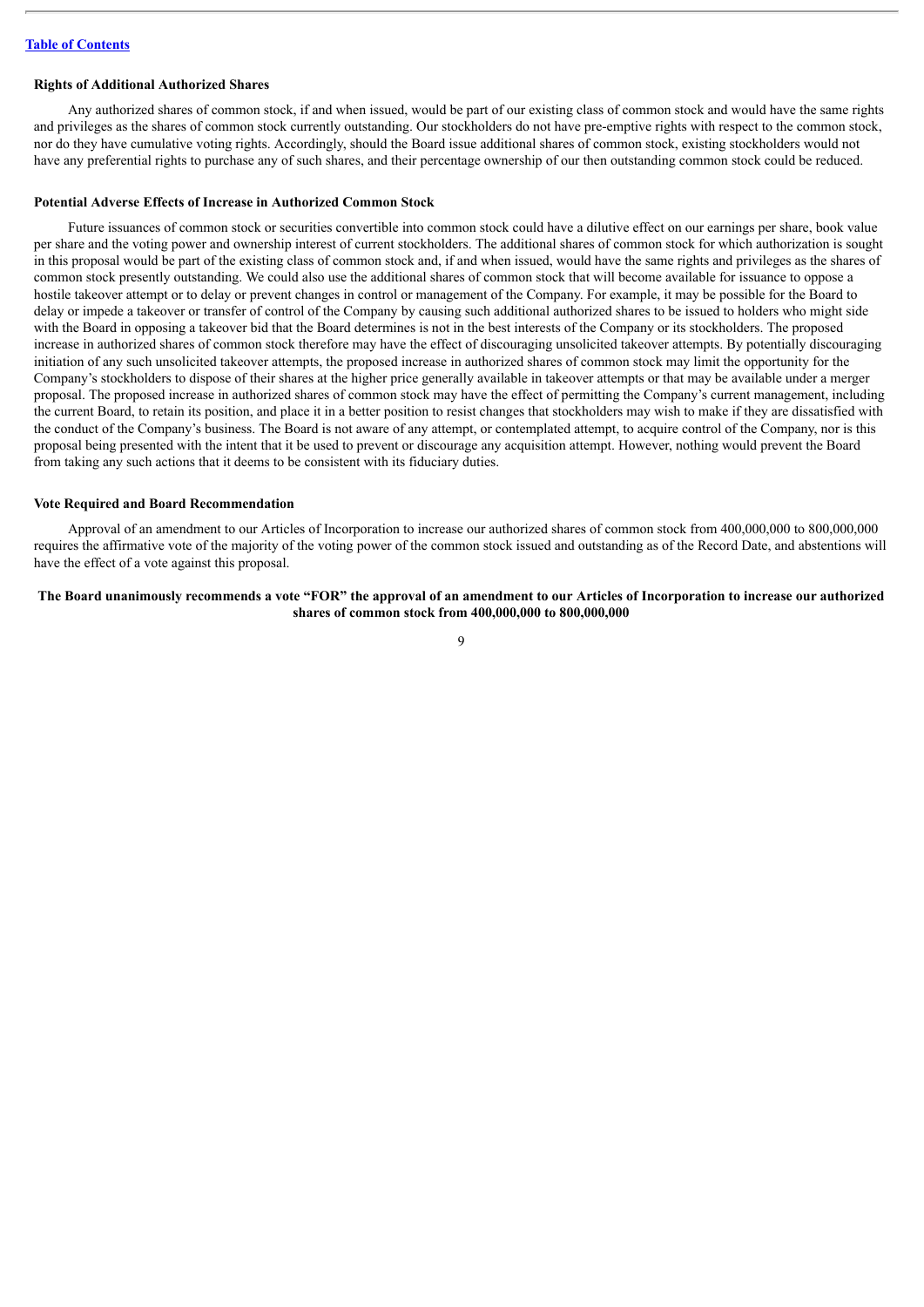#### **SECURITY OWNERSHIP OF CERTAIN BENEFICIAL OWNERS AND MANAGEMENT**

#### <span id="page-12-0"></span>**Ownership by Management**

The following table sets forth certain information regarding beneficial ownership of our common stock as of June 17, 2022:

- by each of our officers and directors; and
- by all of our officers and directors as a group.

Generally, a person has beneficial ownership of a security if the person possesses sole or shared voting or investment power of that security, including any securities that a person has the right to acquire beneficial ownership of within 60 days. Unless otherwise indicated in the footnotes to the following table, each person named in the table has sole voting and investment power and that person's address is c/o Agenus Inc., 3 Forbes Road, Lexington, Massachusetts 02421.

| Name of beneficial owner                                               | Number of<br><b>Issued Shares</b> | Number of<br><b>Shares Issuable</b> | Total      | Percent<br>of Class |
|------------------------------------------------------------------------|-----------------------------------|-------------------------------------|------------|---------------------|
| Garo H. Armen, $Ph.D.(1)$                                              | 1,712,756                         | 7,526,241                           | 9,238,994  | $3.2\%$             |
| Wadih Jordan <sup>(2)</sup>                                            |                                   | 678.198                             | 678,198    | *                   |
| Allison Jeynes-Ellis                                                   | 66,176                            | 300,000                             | 366,176    | $\ast$              |
| Timothy R. Wright $(3)$                                                | 50,391                            | 628.717                             | 679.108    | $\ast$              |
| <b>Brian Corvese</b>                                                   | 92,085                            | 473.916                             | 566,001    | $\ast$              |
| Ulf Wiinberg $(4)$                                                     | 99,063                            | 572.497                             | 671,560    | $\ast$              |
| Susan Hirsch                                                           | 84.132                            | 133,333                             | 217.465    | $\ast$              |
| Christine M. Klaskin                                                   | 122.643                           | 596.316                             | 718.959    | $\ast$              |
| Steven O'Day                                                           | 163,003                           | 99.999                              | 263,002    | $\ast$              |
| Jennifer Buell $(5)$                                                   | 127,091                           | 1,846,500                           | 1,973,591  | $\ast$              |
| Adam Krauss(5)                                                         |                                   |                                     |            | $\ast$              |
| All current directors and executive officers as a group (9 persons)(6) | 2,390,246                         | 12,855,717                          | 15,373,054 | $5.2\%$             |

Denotes less than 1%

(1) Excludes shares owned through Antigenics Holdings LLC ("Holdings"). Dr. Armen is Chief Executive Officer, Chairman of the Board of Managers and a member of Holdings which owns 4,046 shares of our common stock. Includes 479,000 shares held by the Garo Armen 2020 2 Year AG GRAT as Dr. Armen is the trustee and has investment authority, 125,969 shares held in an IRA, and 100,000 shares held by Pixie Partners, a General Partnership, as Dr. Armen is a general partner.

- (2) Includes 215,648 deferred shares to be distributed in accordance with the terms of our DDCP.
- (3) Includes 138,300 deferred shares to be distributed in accordance with the terms of our DDCP.
- (4) Includes 129,997 deferred shares to be distributed in accordance with the terms of our DDCP.
- (5) Dr. Buell and Mr. Krauss resigned from the Company in 2021. The information provided for Dr. Buell is as of June 17, 2022, and for Mr. Krauss is to the best of the Company's knowledge.
- (6) Includes 483,945 deferred shares to be distributed in accordance with the terms of our DDCP, and excludes shares held by Holdings as described in footnote (1).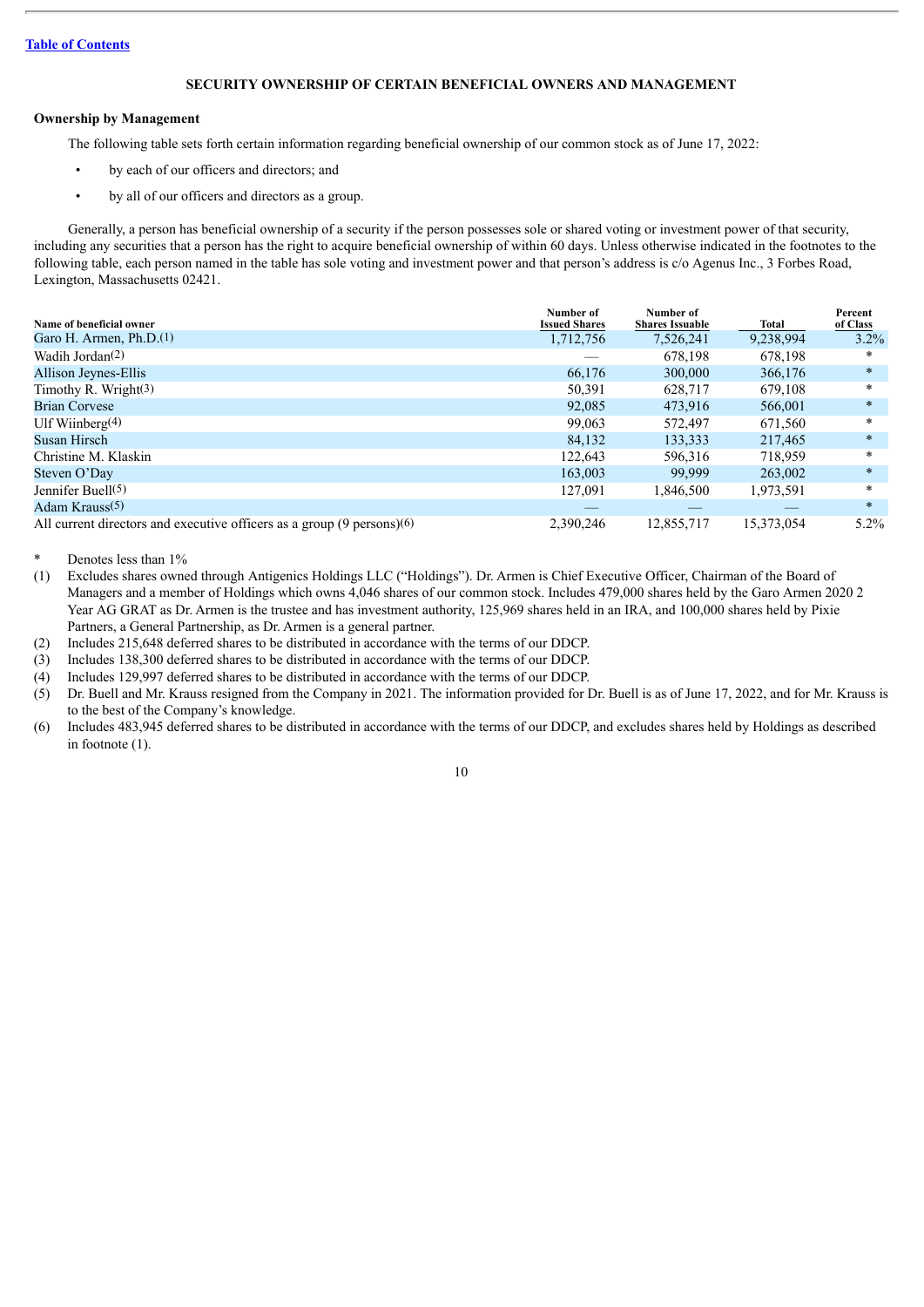#### **Ownership By Certain Beneficial Owners**

This table shows certain information, based on filings with the SEC, about the beneficial ownership of our capital stock as of June 17, 2022 by each person known to us owning beneficially more than 5% of any class of our capital stock. Unless otherwise indicated in a footnote to this table, each person has the sole power to invest and vote the shares of common stock listed opposite the person's name.

| <b>Name and Address of Beneficial Owner</b>         | <b>Title of</b><br><b>Class</b> | Number of<br><b>Shares</b> | Percent<br>of Class |
|-----------------------------------------------------|---------------------------------|----------------------------|---------------------|
| Brad M. Kelley                                      | Common                          | 1,591,039                  | $\ast$              |
| 1410 Moran Road                                     | Series A-1                      |                            |                     |
| Franklin, TN 37069-6300                             | Preferred                       | 31,620(1)                  | $100\%$             |
| <b>State Street Corporation</b>                     | Common                          | 21,170,850(2)              | $7.5\%$             |
| 1 Lincoln Street<br>Boston, MA 02111                |                                 |                            |                     |
| Blackrock Inc.                                      | Common                          | 17,649,673(3)              | $6.2\%$             |
| 55 East 52nd Street<br>New York, NY 10055           |                                 |                            |                     |
| The Vanguard Group Inc.                             | Common                          | 17,634,553(4)              | $6.2\%$             |
| 100 Vanguard Blvd.<br>Malvern, PA 19355             |                                 |                            |                     |
| Deep Track Capital, LP                              | Common                          | 15,229,187(5)              | $5.4\%$             |
| 200 Greenwich Ave, 3rd Floor<br>Greenwich, CT 06830 |                                 |                            |                     |

#### Less than one percent

(1) Mr. Kelley owns 31,620 shares of our Series A-1 Convertible Preferred Stock, our only shares of outstanding Series A-1 preferred stock. These shares have an initial conversion price of \$94.86 and are currently convertible into 333,333 shares of our common stock. If Mr. Kelley had converted all 31,620 shares of Series A-1 Convertible Preferred Stock into shares of common stock as of June 17, 2022 he would have held 1,924,375 shares of our common stock, or 0.7% of the shares outstanding.

(2) Based solely upon information set forth on Schedule 13G/A filed with the SEC on February 11, 2022 by State Street Corporation and SSGA Funds Management, Inc. State Street Corporation has shared voting power over 20,790,261 shares and shared dispositive power over 21,170,850 shares. SSGA Funds Management, Inc. has shared voting power over 17,255,243 shares and shared dispositive power over 17,312,543 shares.

(3) Based solely upon information set forth on Schedule 13G/A filed with the SEC on February 3, 2022 by Blackrock Inc. Blackrock Inc. has sole voting power over 17,012,577 shares and sole dispositive power over 17,649,673 shares.

(4) Based solely upon information set forth on Schedule 13G/A filed with the SEC on February 9, 2022 by The Vanguard Group Inc. The Vanguard Group Inc. has shared voting power over 413,855 shares, sole dispositive power over 17,052,432 shares and shared dispositive power over 582,121 shares.

(5) Based solely upon information set forth on Schedule 13G/A filed with the SEC on April 8, 2022 by Deep Track Capital, LP, Deep Track Biotechnology Master Fund, Ltd. and David Kroin. Each of Deep Track Capital, LP, Deep Track Biotechnology Master Fund, Ltd. and David Kroin have shared voting and dispositive power over 15,229,187 shares. The principal business address of Deep Track Biotechnology Master Fund, Ltd. is c/o Walkers Corporate Limited, 190 Elgin Ave, GeorgeTown, KY1-9001, Cayman Islands.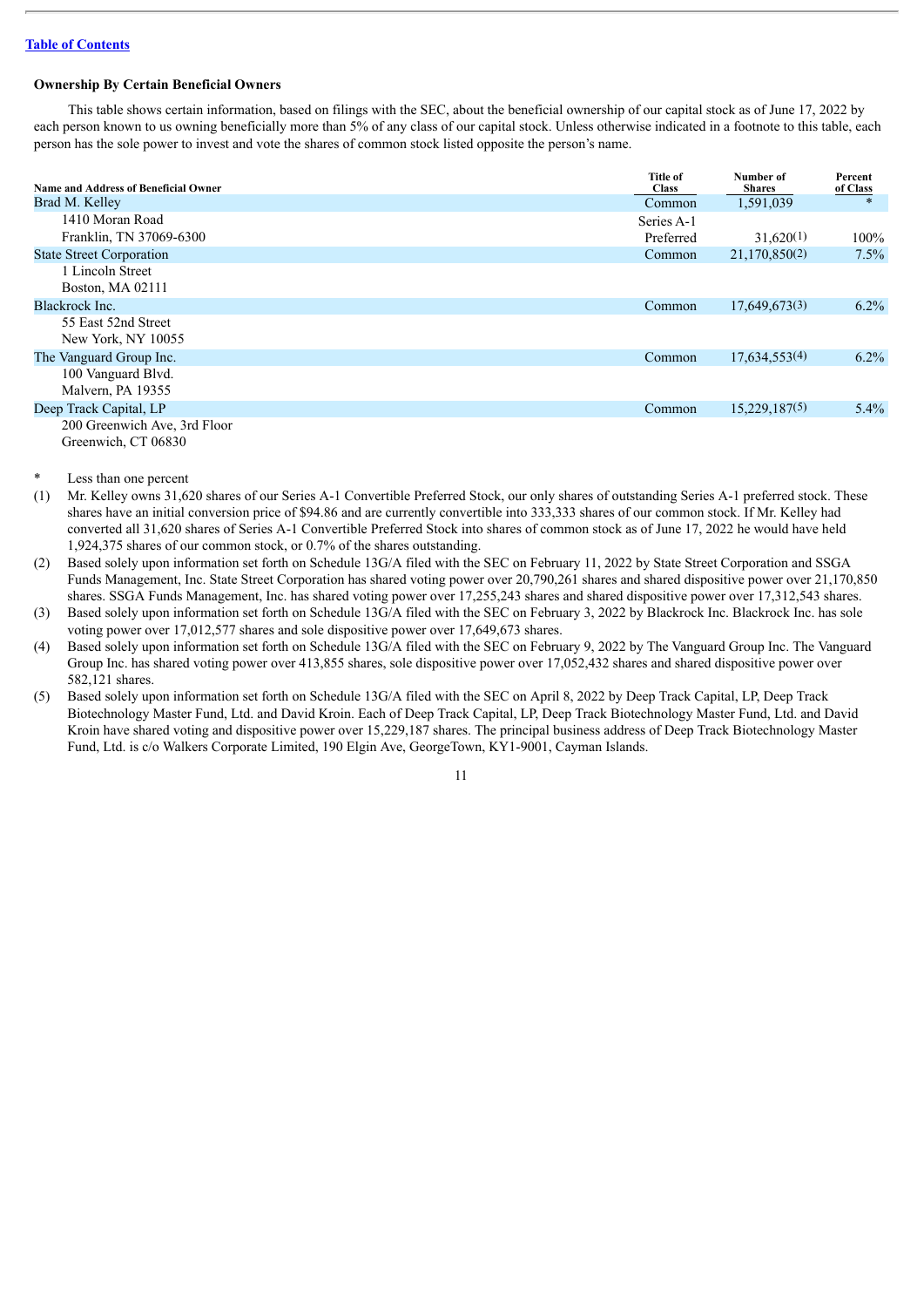#### **PROPOSALS OF STOCKHOLDERS FOR THE 2023 ANNUAL MEETING**

#### <span id="page-14-0"></span>**Stockholder Proposals for 2023 Annual Meeting of Stockholders**

*Proposals to be included in the Company's proxy statement*. Under SEC rules, if a stockholder wants us to include a proposal in our proxy statement and form of proxy for presentation at our 2023 Annual Meeting of Stockholders, the proposal must comply with Rule 14a-8 under the Exchange Act and must also meet the advance notice requirements in our bylaws applicable to all stockholder proposals (as described in the following paragraphs).

*Proposals to be brought before an annual meeting*. Under our bylaws, a stockholder must follow certain procedures to nominate persons for election as directors or to introduce an item of business at an annual meeting of stockholders. Among other requirements, these procedures require any nomination or proposed item of business to be submitted in writing to our Chairman of the Board or Corporate Secretary at our principal executive offices. Assuming our 2023 Annual Meeting of Stockholders is not more than 30 days before or 30 days after June 8, 2023, if you wish to bring business before the 2023 Annual Meeting of Stockholders, you must give us written notice by December 31, 2022.

However, if at least 60 days' notice or prior public disclosure of the date of the 2023 Annual Meeting of Stockholders is given or made and the date of the 2023 Annual Meeting of Stockholders is not within 30 days before or after June 8, 2023, notice by the stockholder must be received by the Company 45 days prior to the date of the 2023 Annual Meeting of Stockholders. If less than 60 days' notice or prior public disclosure of the date of the 2023 Annual Meeting of Stockholders is given or made and the date of the 2023 Annual Meeting of Stockholders is not within 30 days before or after June 8, 2023, notice by the stockholder must be received by the Company no later than 15 days after the date Agenus sends notice of the 2023 Annual Meeting of Stockholders. If a stockholder fails to provide timely notice of a proposal to be presented at the 2023 Annual Meeting of Stockholders, the proxies designated by the Board will have discretionary authority to vote on the proposal.

#### **Householding of Meeting Materials**

Some banks, brokers, and other nominee record holders may be participating in the practice of "householding" proxy statements and annual reports. This means that only one copy of our proxy statement or annual report may have been sent to multiple stockholders in your household. We will promptly provide a separate copy of either document to you if you contact Investor Relations at Agenus Inc., 3 Forbes Road, Lexington, Massachusetts 02421, or telephone or e-mail Investor Relations at 781-674-4400 or investor@agenusbio.com. If you want to receive separate copies of the annual report and proxy statement in the future or if you are receiving multiple copies and would like to receive only one printed copy for your household, you should contact your bank, broker or other nominee record holders, or you may contact us.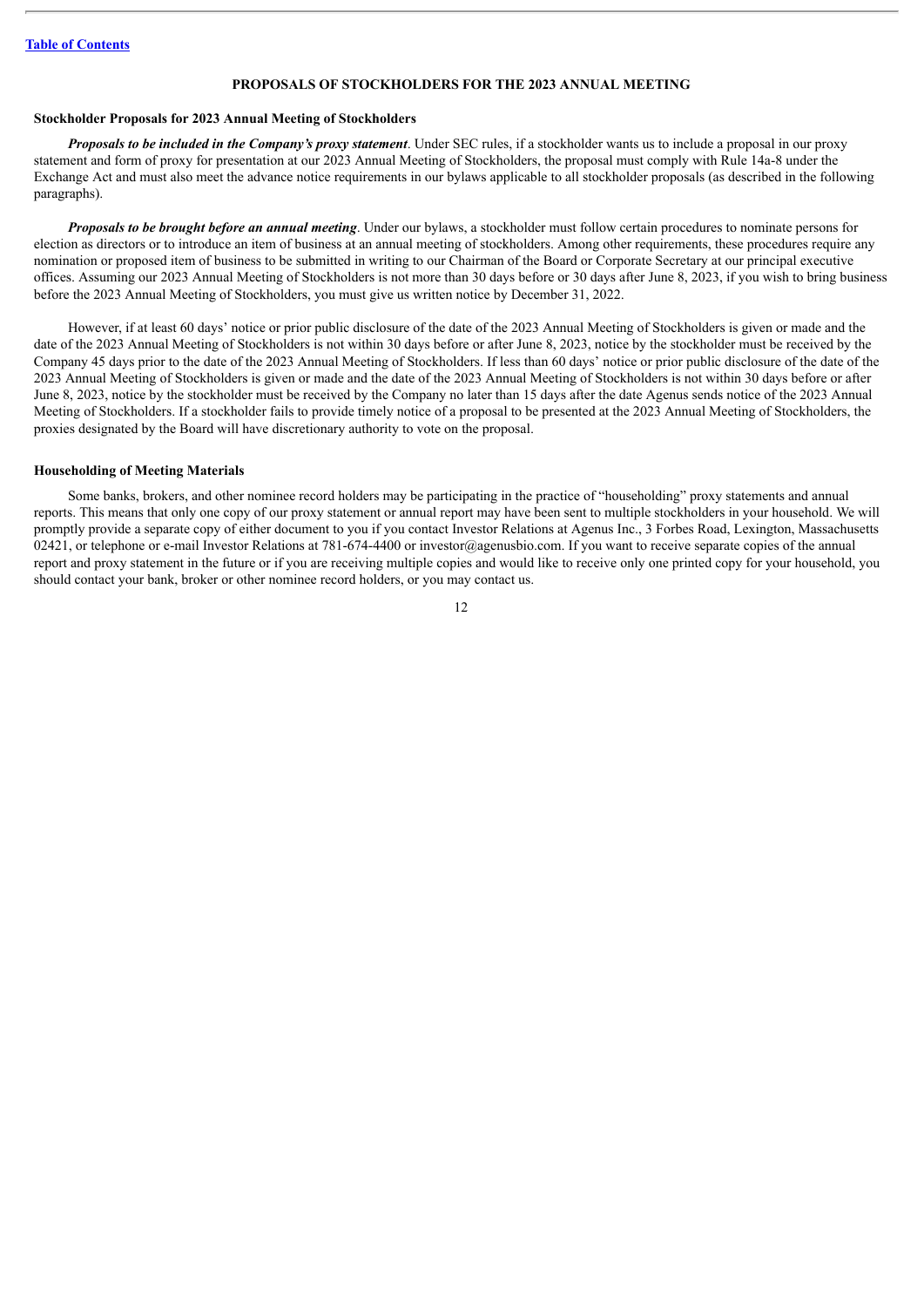### **OTHER BUSINESS**

<span id="page-15-0"></span>The Board knows of no business to be brought before the Special Meeting other than as set forth above. If other matters properly come before the stockholders at the meeting, it is the intention of the persons named on the proxy to vote the shares represented thereby on such matters in accordance with their judgment.

By Order of the Board of Directors,

/s/ Garo Armen *Garo Armen Chief Executive Of icer*

Lexington, Massachusetts June 22, 2022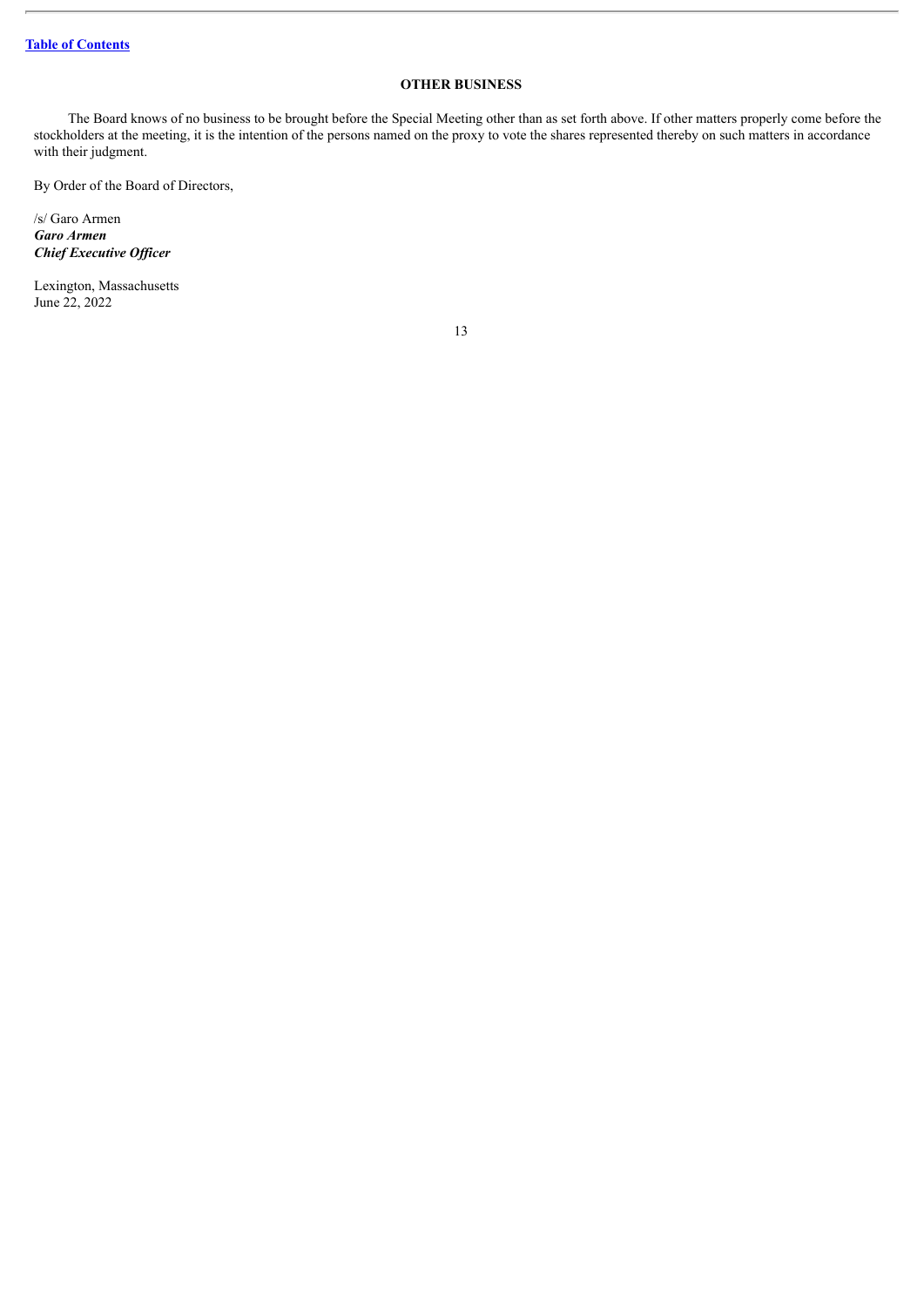#### **Appendix A**

#### **AGENUS INC. CERTIFICATE OF SEVENTH AMENDMENT TO THE AMENDED AND RESTATED CERTIFICATE OF INCORPORATION**

<span id="page-16-0"></span>AGENUS INC., a corporation organized and existing under the laws of the State of Delaware, hereby certifies as follows:

1. The name of the corporation is Agenus Inc. (the "Corporation"). The Corporation's original Certificate of Incorporation was filed with the Secretary of State of the State of Delaware on November 10, 1999 (the "Certificate of Incorporation"). The Certificate of Incorporation was amended and restated on June 7, 2002 (the "Restated Certificate"), which was further amended on June 15, 2007 by a Certificate of Amendment (the "First Amendment"), which was further amended on January 5, 2011 by a Certificate of Ownership and Merger (the "Name Change Amendment"), which was further amended on September 30, 2011 by a Certificate of Second Amendment (the "Second Amendment"), which was further amended on June 15, 2012 by a Certificate of Third Amendment (the "Third Amendment"), which was further amended on April 24, 2014 by a Certificate of Fourth Amendment (the "Fourth Amendment"), which was further amended on June 14, 2016 by a Certificate of Fifth Amendment (the "Fifth Amendment"), and which was further amended on June 19, 2019 by a Certificate of Sixth Amendment (the "Sixth Amendment") (the Restated Certificate, as amended by the First Amendment, the Name Change Amendment, the Second Amendment, the Third Amendment, the Fourth Amendment, the Fifth Amendment, and the Sixth Amendment, the "Amended Certificate"). This Certificate of Seventh Amendment (the "Seventh Amendment") amends certain provisions of the Amended Certificate, and has been duly adopted in accordance with the provisions of Section 242 of the General Corporation Law of the State of Delaware.

2. The Board of Directors of the Corporation has duly adopted a resolution, pursuant to Section 242 of the General Corporation Law of the State of Delaware, setting forth the following amendment to the Amended Certificate, and declaring the Seventh Amendment to be advisable.

3. This Seventh Amendment was duly adopted by the vote of the stockholders holding the requisite number of shares of outstanding stock of the Corporation entitled to vote thereon in accordance with the provisions of Sections 216 and 242 of the General Corporation Law of the State of Delaware.

4. The first sentence of the first paragraph of Article Fourth of the Amended Certificate is hereby amended to read as follows:

"FIFTH: The Corporation shall be authorized to issue eight hundred and five million (805,000,000) shares of capital stock, which shall be divided into eight hundred million (800,000,000) shares of Common Stock, par value \$0.01 per share, and five million (5,000,000) shares of Preferred Stock, par value \$0.01 per share."

5. This Seventh Amendment shall be effective as of August 4, 2022 in accordance with the provisions of Section 103(d) of the General Corporation Law of the State of Delaware.

6. Except as set forth in this Seventh Amendment, the Restated Certificate remains in full force and effect.

IN WITNESS WHEREOF, the undersigned has duly executed this Seventh Amendment in the name of and on behalf of the Corporation on this day of August, 2022.

AGENUS INC.

By:

Name: Garo H. Armen Title: Chief Executive Office

A-1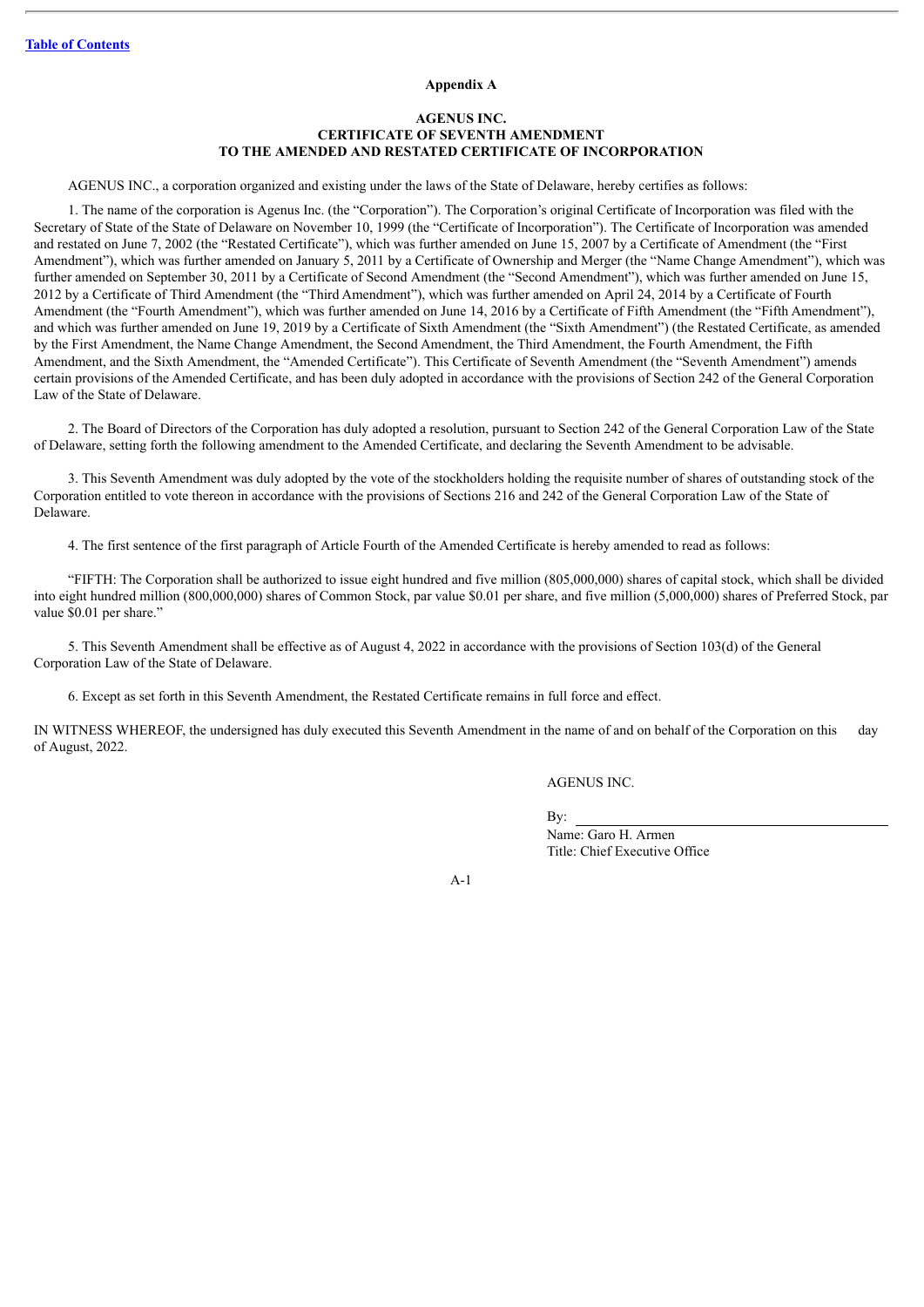AGENUS INC.<br>3 FORBES ROAD<br>LEXINGTON, MA 02421

Signature [PLEASE SIGN WITHIN BOX]

Date



**VIEW PIPER ENTRACES & VOTE FAIRING AND SET AND MANUSE AND SET AND MORE THANKED THANK THAT INTO A USE AND MORE USE THAT IS IN THE PART OF THE PART OF THE PART OF THE PART AND SUCK TO A THANK THAT A THANK THAT IS YOU acces** 

instructions.<br>
VOTE BY PHONE - 1-800-690-6903<br>
Use any touch-lone telephone to transmit your voting instructions. Vote by 11:59 P.M. ET<br>
on 08/03/2022 for shares held directly and by 11:59 P.M. ET on 08/01/2022 for shares<br>

VOTE BY MAIL<br>Mark, sign and date your proxy card and return it in the postage-paid envelope we have<br>provided or return it to Vote Processing, c/o Broadridge, 51 Mercedes Way, Edgewood,<br>NY 11717.

| TO VOTE. MARK BLOCKS BELOW IN BLUE OR BLACK INK AS FOLLOWS:                                                                                                                                                                                                                                                                                         |  | KEEP THIS PORTION FOR YOUR RECORDS                   |  |                                     |                 |
|-----------------------------------------------------------------------------------------------------------------------------------------------------------------------------------------------------------------------------------------------------------------------------------------------------------------------------------------------------|--|------------------------------------------------------|--|-------------------------------------|-----------------|
|                                                                                                                                                                                                                                                                                                                                                     |  | THIS PROXY CARD IS VALID ONLY WHEN SIGNED AND DATED. |  | DETACH AND RETURN THIS PORTION ONLY |                 |
|                                                                                                                                                                                                                                                                                                                                                     |  |                                                      |  |                                     |                 |
|                                                                                                                                                                                                                                                                                                                                                     |  |                                                      |  |                                     |                 |
| The Board of Directors recommends you vote FOR<br>the following proposal:                                                                                                                                                                                                                                                                           |  |                                                      |  | For                                 | Against Abstain |
| 1. To approve an amendment to the Company's Amended and Restated Articles of Incorporation, as amended (the<br>"Articles of Incorporation"), to increase the Company's authorized shares of common stock from 400,000,000 to<br>800.000.000.                                                                                                        |  |                                                      |  | П                                   | n<br>П          |
| NOTE: Such other business as may properly come before the meeting or any adjournment thereof.                                                                                                                                                                                                                                                       |  |                                                      |  |                                     |                 |
|                                                                                                                                                                                                                                                                                                                                                     |  |                                                      |  |                                     |                 |
|                                                                                                                                                                                                                                                                                                                                                     |  |                                                      |  |                                     |                 |
|                                                                                                                                                                                                                                                                                                                                                     |  |                                                      |  |                                     |                 |
|                                                                                                                                                                                                                                                                                                                                                     |  |                                                      |  |                                     |                 |
|                                                                                                                                                                                                                                                                                                                                                     |  |                                                      |  |                                     |                 |
| Please sign exactly as your name(s) appear(s) hereon. When signing as<br>attorney, executor, administrator, or other fiduciary, please give full<br>title as such. Joint owners should each sign personally. All holders must<br>sign. If a corporation or partnership, please sign in full corporate or<br>partnership name by authorized officer. |  |                                                      |  |                                     |                 |
|                                                                                                                                                                                                                                                                                                                                                     |  |                                                      |  |                                     |                 |

Signature (Joint Owners)

Date